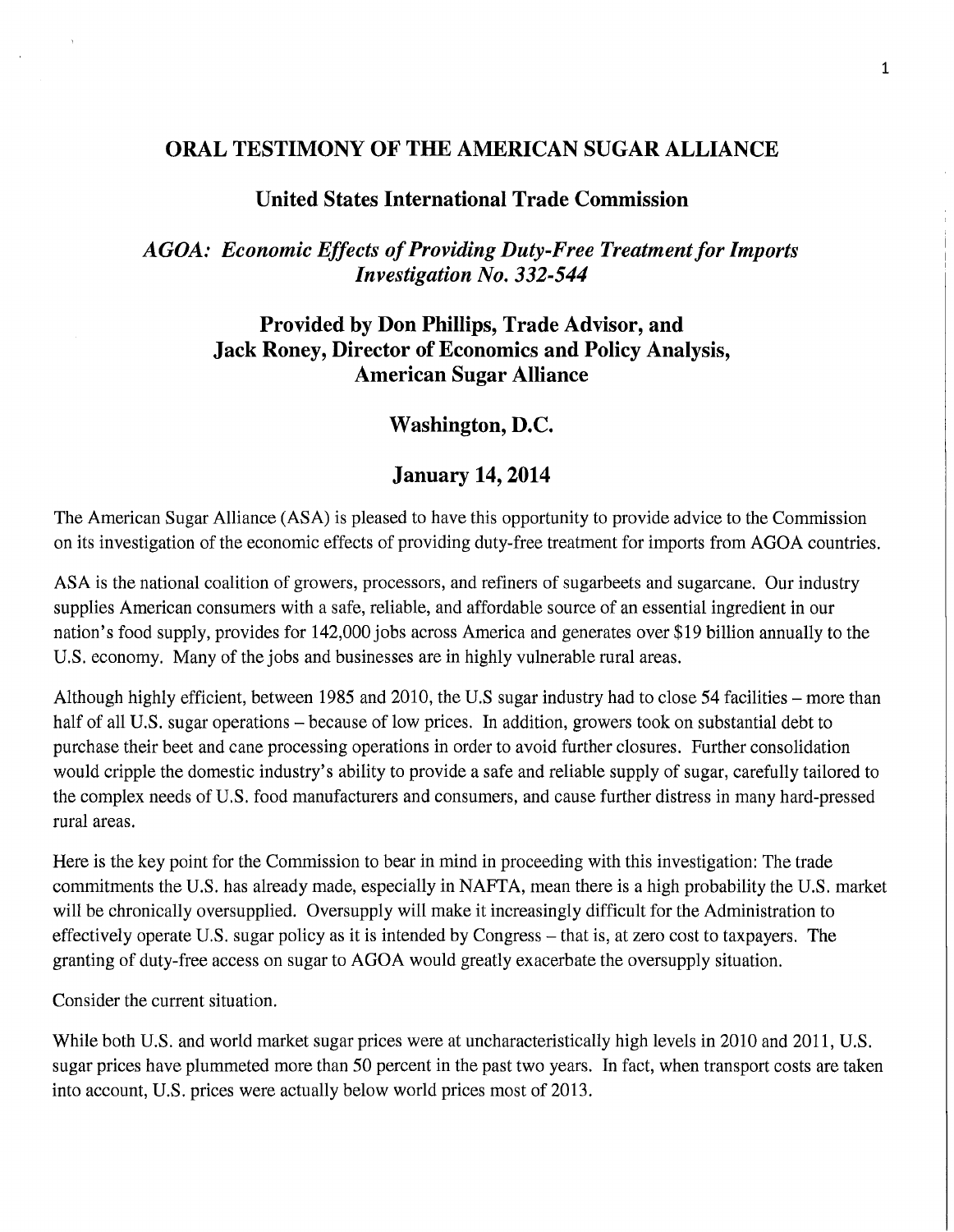This situation is much more consistent with the history of the U.S. sugar market as shown in Charts 1 and 2. Typically both raw and refined prices have hovered around or below the forfeiture range - that is, the range at which forfeiture of sugar stocks to the government becomes more attractive than selling the sugar on the market.

The U.S. market has been awash in sugar over the past year. This unfortunate situation resulted almost entirely from the flood of Mexican sugar entering the U.S. market in 2012/13 - over 2.1 million short tons, double the previous year's. As a result USDA has been forced to take various actions, and removed 845,000 short tons of surplus sugar from the market. These actions, outlined in Table 1, cost the U.S. government \$278 million in 2012/13.

The outlook for the 2013/14 crop year, at this point, appears only slightly better. Estimated Mexican production continues to run at a very high level (7.9 million short tons, raw value) with exports to the U.S projected at 1.75 million short tons.

In order to assess properly the oversupply situation in the U.S. market, the combined U.S. and Mexican supply and demand picture must now be consulted. The import commitments under other trade agreements - the WTO, CAFTA, Colombia, and Panama, which now total 1.5 million short tons, - must also be taken into account.

Chart 3 shows how this combined market moved markedly into the more likely condition of surplus in 2012/13. Combined U.S.-Mexican sugar production, plus U.S. import commitments, exceeded sugar consumption in the two markets in 2012/13 by 1.9 million metric tons; for 2013/14, the estimated surplus generated by Mexico and other trade commitments amounts to 1.3 million metric tons.

The Commission should also bear in mind that demands for additional sugar market access commitments are being made in our current FTA negotiations – TPP and TTIP, constituting another potential threat to the operation of the U.S. sugar program.

As clearly illustrated in Chart 4, Mexico's unrestricted access has introduced a large element of uncertainty and potential instability into the U.S. sugar market. Several factors suggest that Mexican exports will continue to disrupt the U.S. market in the coming years: the increased use of HFCS in the Mexican food and beverage industry; the recent introduction of soda and "junk food" taxes in Mexico; and the prospect that the high Mexican sugar production levels of last year and this could well prove to be the norm.

Moreover, even if Mexican production falls below recent levels, Mexico may import sugar (as they have, in fact, done in nearly every year since 2008) and maintain high levels of sugar exports to the U.S. Imports of nearly 900,000 tons in 2010/11, for example, facilitated (then) record exports to the U.S. the following year.

It should be pointed out that Mexican sugar production is, in effect, heavily subsidized by the Mexican government. Less than ten years ago, the Mexican government owned mills accounting for 50% of sugar production. Currently, government ownership still accounts for about 20% of production. History shows the Mexican government will intervene to prevent any loss of production capacity.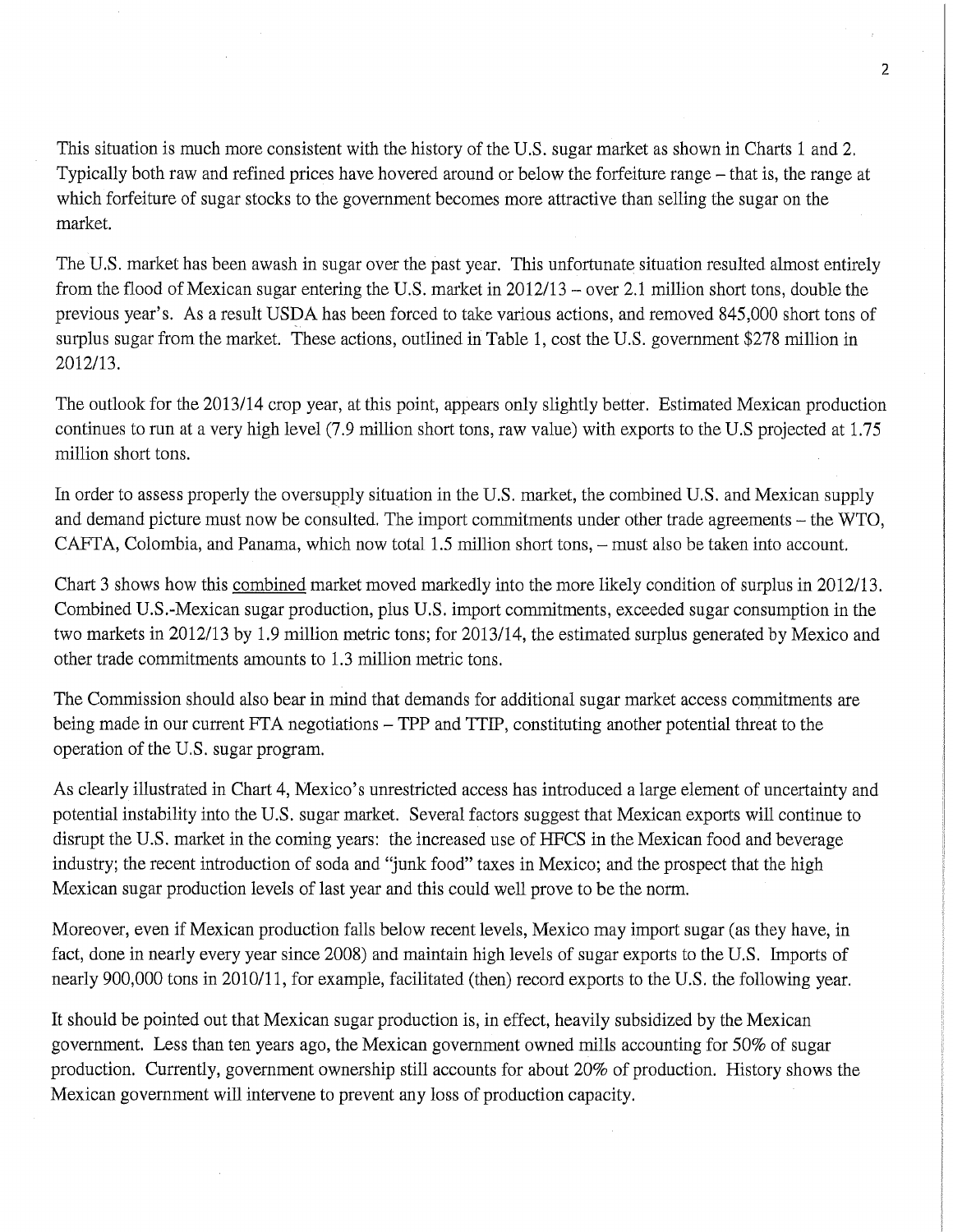Turning to AGOA, the countries included in AGOA produce nearly 7 million metric tons of sugar and export about 2 million metric tons, as Table 2 indicates. Moreover, many of these countries are planning substantial expansion of sugar production; a submission from a group of foreign suppliers put this potential expansion at over 3 million metric tons. While much of this expansion appears aimed at the EU, many observers believe that the elimination of EU sugar and isoglucose (HFS) production quotas in 2017 could make the EU once again a net sugar exporter.

Thus, the granting of duty-free access for sugar under AGOA would likely redirect a substantial portion of AGOA's export capacity toward the U.S. market, resulting in the flooding of the U.S. market with hundreds of thousands of tons of sugar from these countries.

Clearly, the U.S. sugar market is in no position to absorb such quantities. In combination with its existing trade commitments – in particular, completely unfettered exports from Mexico – increased AGOA imports would jeopardize the effective operation of the U.S. sugar program and would likely make it impossible to comply with the no-cost objective set by Congress.

In closing, let me first underscore that the need for constraints on sugar imports is not due to inefficiency on the part of the U.S. sugar industry. According to LMC International, the U.S. is the  $20<sup>th</sup>$  lowest cost of the 95 largest sugar-producing countries. American sugarbeet growers are the lowest-cost beet sugar producers in the world.

However, as Charts 5 and 6 demonstrate the world sugar market is a chronically depressed "dump" market, with the world average cost of production averaging over 50% more than the so-called world price during 1989- 2008. This "dump market" results from the practice, prevalent among sugar exporting countries, of maintaining their domestic prices at levels well above world market prices or otherwise subsidizing sugar producers and dumping their surplus onto the world market (Chart 7).

And, with the recent slump in world prices, we have seen the major players on the world sugar market - Brazil, India, Thailand, and Mexico, – scrambling to implement new policies to prop up their industries.

Under the circumstances we have described, expanding AGOA to provide duty-free import treatment on sugar imports would, barring major, unfavorable weather events in the U.S. or Mexico, create an unacceptable risk of generating loan forfeitures and the conversion of surplus sugar in the U.S. market into ethanol or other nonfood uses. Thus, it would very likely translate directly into substantial federal government expenditures - a most unwelcome result given the current budget situation.

If U.S. sugar policy were to collapse under the weight of unneeded imports, further consolidation of domestic beet and cane production would almost certainly result, putting domestic industrial sugar users and individual consumers at much greater risk for obtaining reliable supplies.

A U.S.-sugar-policy collapse would also seriously damage the interests of the many developing countries whose sugar exports benefit from the TRQ's established under the WTO and it would significantly diminish the value of concessions on sugar granted to our existing FTA partners.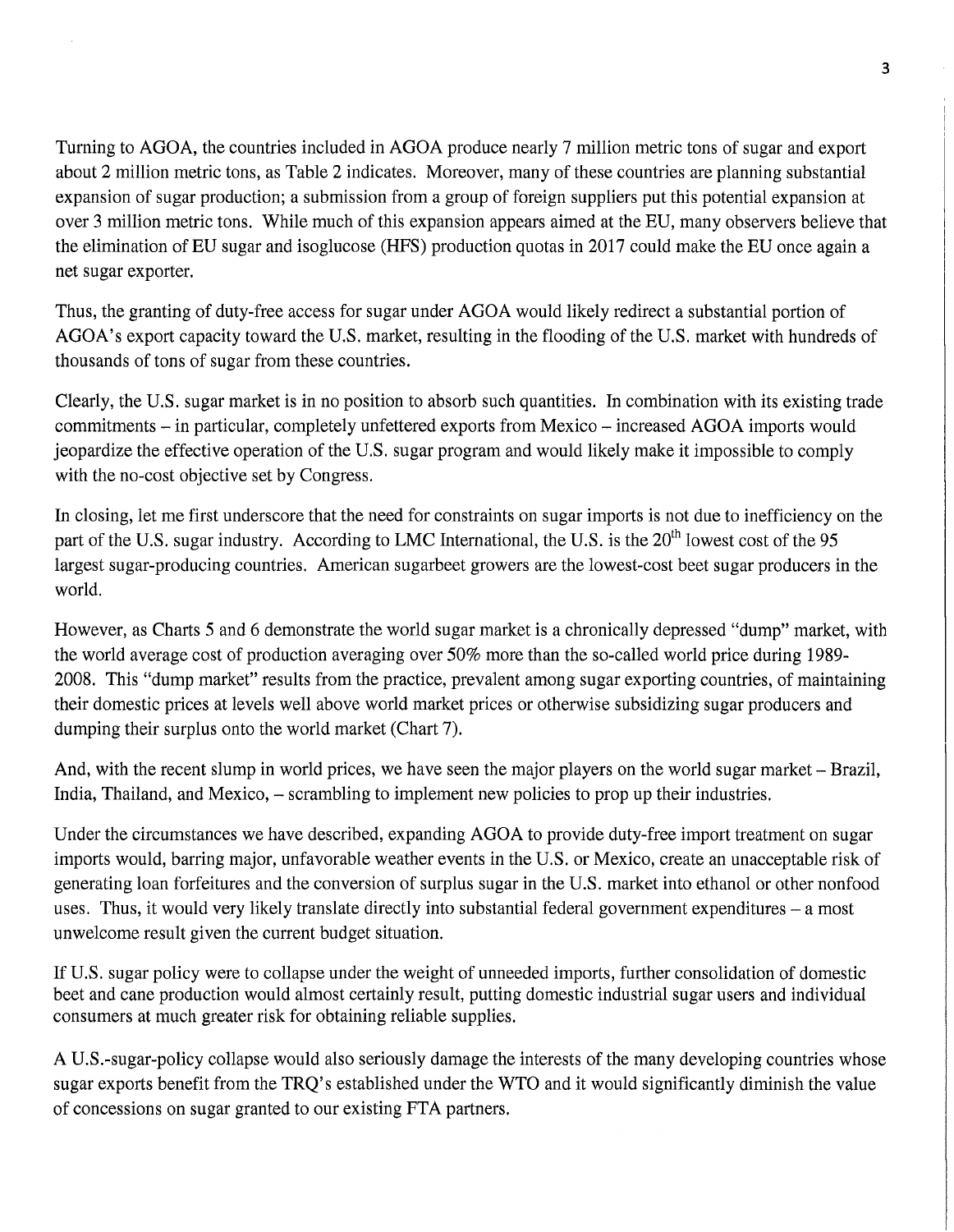To conclude:

We believe that the careful examination of the U.S. sugar market situation and the requirements of U.S. domestic sugar policy by the Commission will find that duty-free access for sugar (or indeed any additional market access commitments) imported from the AGOA countries would severely damage the U.S. industry, generate large government expenditures, and make the U.S. domestic sugar program unworkable. Owing to the sensitivity of the U.S. sugar market, sugar has been excluded from AGOA since its inception and this exclusion should continue.

4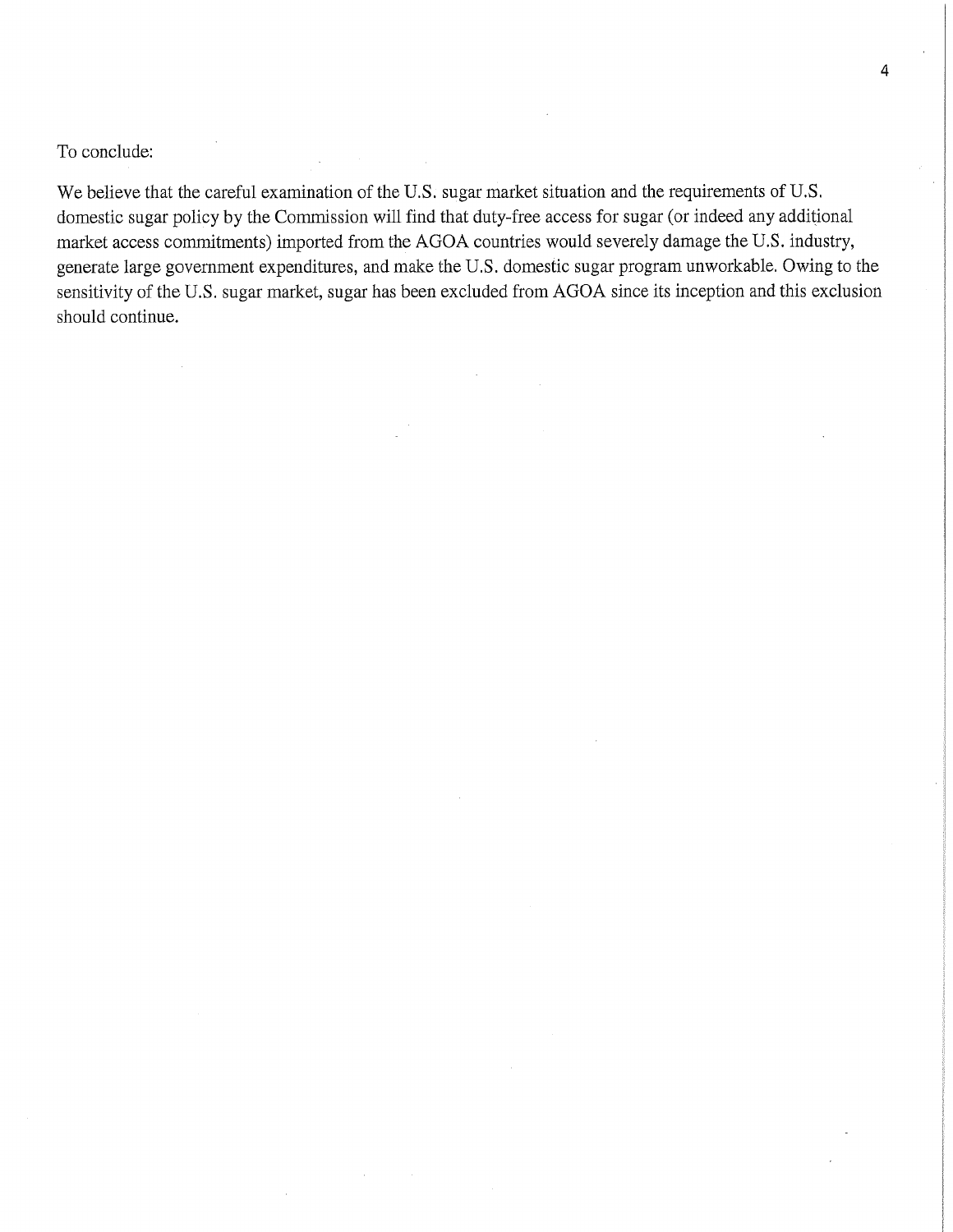Chart 1



#### Chart 2

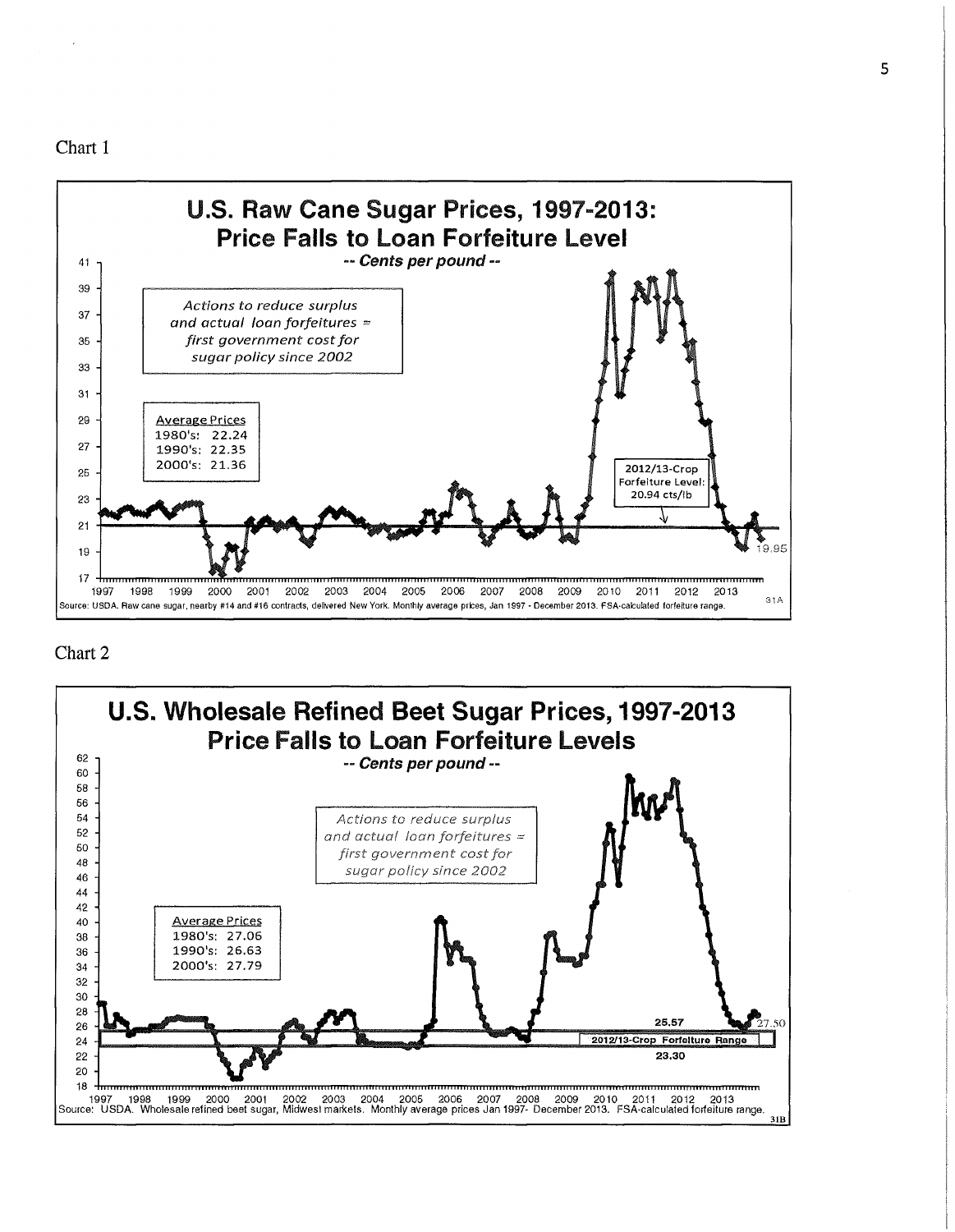# Table 1

| USDA actions to remove sugar from U.S. market, 2012/13 and 2013/14                                                                                                                                             |              |  |  |  |  |  |
|----------------------------------------------------------------------------------------------------------------------------------------------------------------------------------------------------------------|--------------|--|--|--|--|--|
|                                                                                                                                                                                                                | -Short tons, |  |  |  |  |  |
| <b>Sugar Removed</b>                                                                                                                                                                                           | raw value-   |  |  |  |  |  |
| 2012/13                                                                                                                                                                                                        |              |  |  |  |  |  |
| Re-export swaps, net removal $1$                                                                                                                                                                               | 404,849      |  |  |  |  |  |
| Sold for ethanol (FFP) <sup>2</sup>                                                                                                                                                                            | 143,144      |  |  |  |  |  |
| 2012/13 total                                                                                                                                                                                                  | 547,993      |  |  |  |  |  |
|                                                                                                                                                                                                                |              |  |  |  |  |  |
| 2013/14                                                                                                                                                                                                        |              |  |  |  |  |  |
| Forfeited sugar sold for ethanol (FFP) <sup>3</sup>                                                                                                                                                            | 216,750      |  |  |  |  |  |
| Forfeited sugar sold for other nonfood uses <sup>4</sup>                                                                                                                                                       | 79,750       |  |  |  |  |  |
| 2013/14 total                                                                                                                                                                                                  | 296,500      |  |  |  |  |  |
|                                                                                                                                                                                                                |              |  |  |  |  |  |
| Total sugar removed                                                                                                                                                                                            | 844,493      |  |  |  |  |  |
| U.S. sugar policy costs/revenues, 2012/13 and 2013/14                                                                                                                                                          |              |  |  |  |  |  |
|                                                                                                                                                                                                                | -Million     |  |  |  |  |  |
| 2012/13 costs                                                                                                                                                                                                  | dollars-     |  |  |  |  |  |
| Purchases of sugar under loan for re-export swaps <sup>1</sup>                                                                                                                                                 | \$50.7       |  |  |  |  |  |
| Purchases of sugar under loan for ethanol (FFP) <sup>2</sup>                                                                                                                                                   | \$56.0       |  |  |  |  |  |
| Forfeitures                                                                                                                                                                                                    | \$171.5      |  |  |  |  |  |
| Total                                                                                                                                                                                                          | \$278.2      |  |  |  |  |  |
| 2013/14 revenues                                                                                                                                                                                               |              |  |  |  |  |  |
| Forfeited sugar sold for ethanol (FFP) <sup>3</sup>                                                                                                                                                            | \$11.3       |  |  |  |  |  |
| Forfeited sugar sold for other nonfood uses <sup>4</sup>                                                                                                                                                       | \$8.2        |  |  |  |  |  |
|                                                                                                                                                                                                                | \$19.5       |  |  |  |  |  |
|                                                                                                                                                                                                                |              |  |  |  |  |  |
| <sup>1</sup> July 11 and 31, sugar under loan purchased and swapped; September 19 and 26, forfeited sugar<br>swapped. Some of the retired re-export import credits possibly not used until 2013/14 or 2014/15. |              |  |  |  |  |  |
| $2$ August 30 and September 30, sugar under loan purchased and sold for ethanol under the Feedstock<br>Flexibility Program (FFP).                                                                              |              |  |  |  |  |  |
| $^3$ November 26, forfeited sugar sold under FFP.                                                                                                                                                              |              |  |  |  |  |  |
| $^4$ December 13, forefited sugar sold for bee and animal feed.                                                                                                                                                |              |  |  |  |  |  |

 $\overline{a}$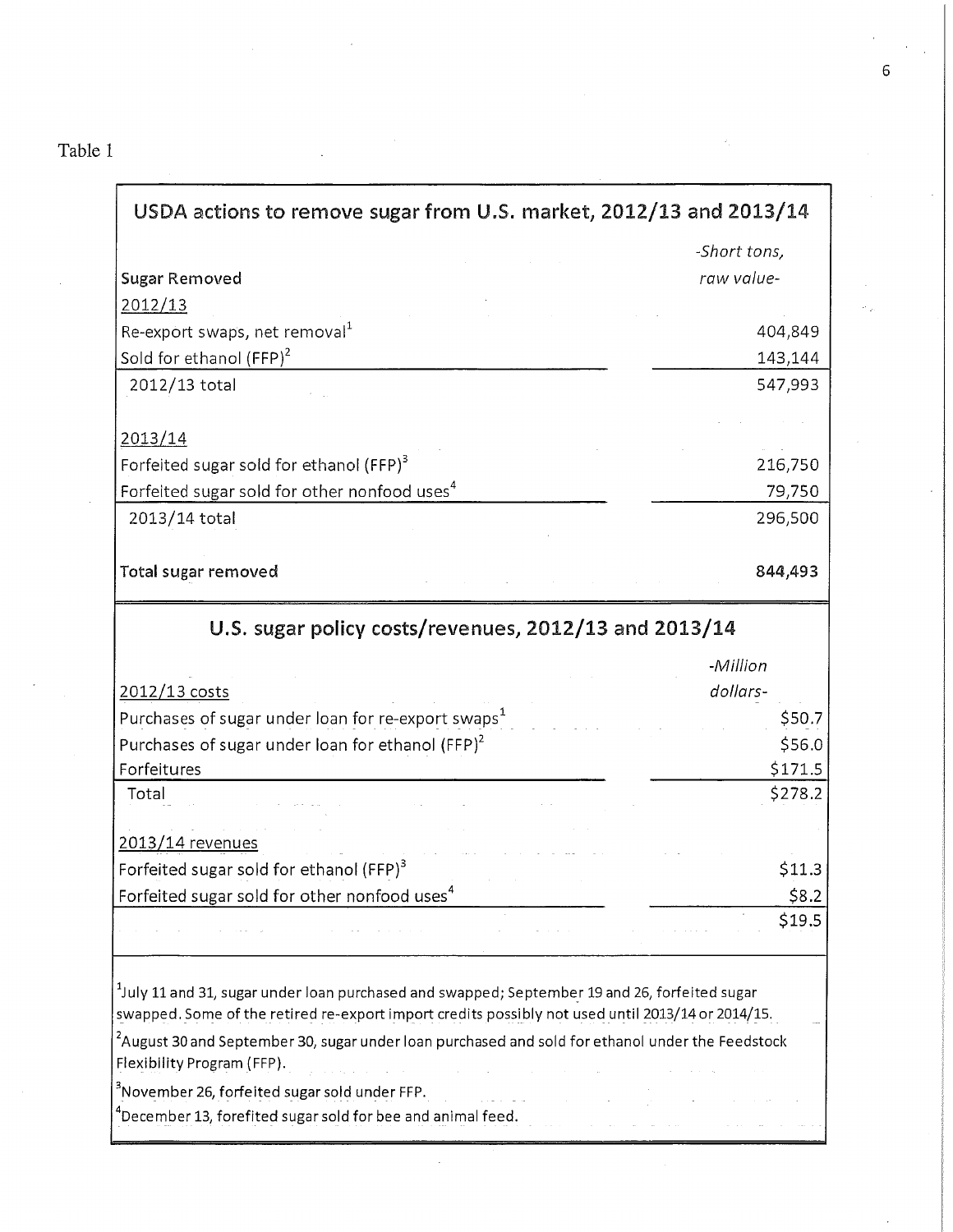



#### Chart 4

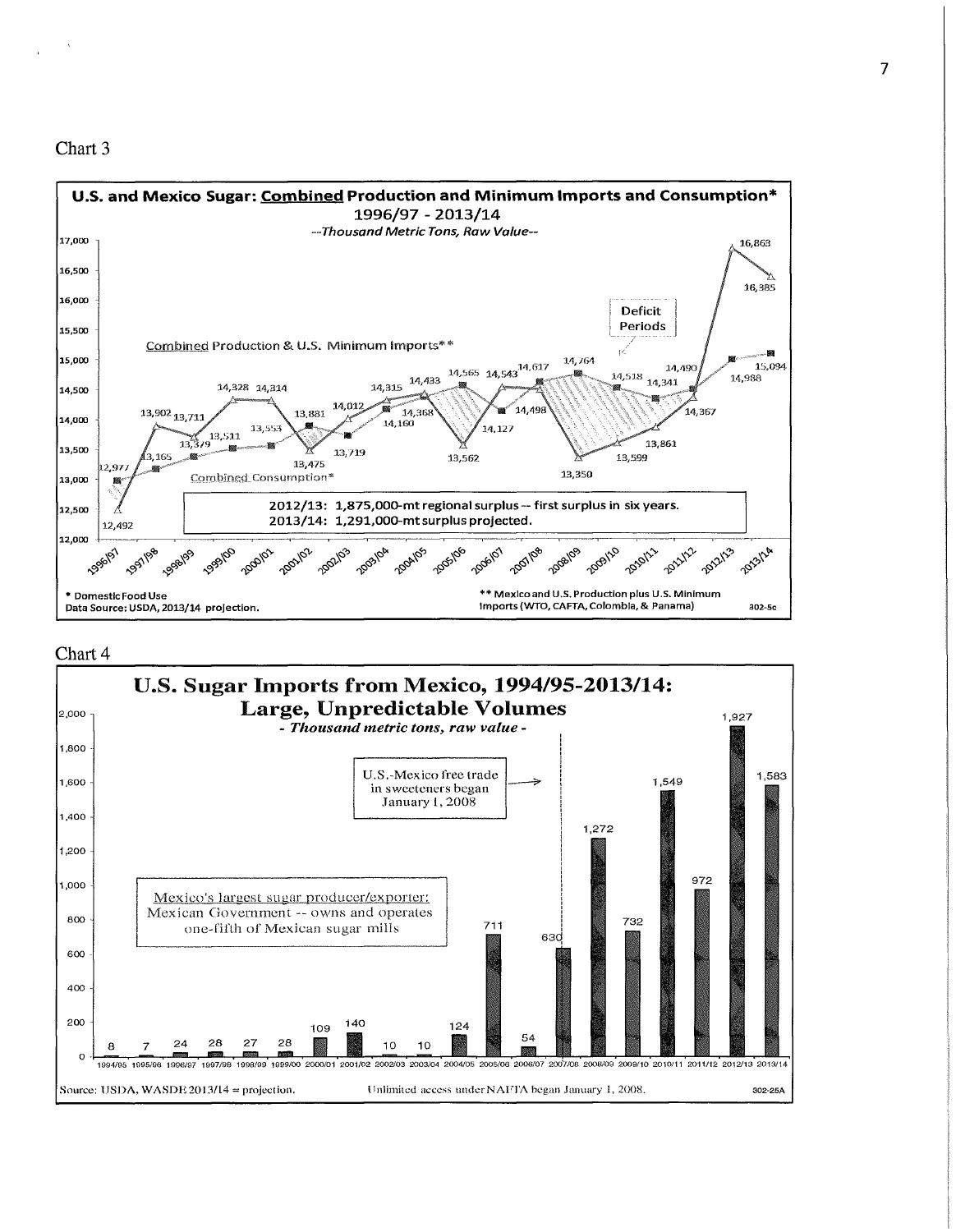# Table 2

| AGOA Sugar-Producing Countries*<br>(Thousand metric tons, three-year average, 2011/12-2013/14) |                |                |       |       |       |     |  |
|------------------------------------------------------------------------------------------------|----------------|----------------|-------|-------|-------|-----|--|
|                                                                                                |                |                |       |       |       |     |  |
| Angola                                                                                         | 50             | 309            | 359   |       |       |     |  |
| Benin                                                                                          | 10             | 44             | 42    | 10    |       |     |  |
| Burkina Faso                                                                                   | 30             | 48             | 77    |       |       |     |  |
| Burundi                                                                                        | 20             |                | 20    |       |       |     |  |
| Cameroon                                                                                       | 127            | 130            | 256   |       |       |     |  |
| Chad                                                                                           | 35             | 49             | 85    |       |       |     |  |
| Republic of the Congo                                                                          | 73             | 25             | 73    | 34    | 9     | 7   |  |
| Ethiopia                                                                                       | 290            | 75             | 362   |       |       |     |  |
| Gabon                                                                                          | 27             |                | 27    |       |       | 7   |  |
| Guinea                                                                                         | 28             | 107            | 125   | 10    |       |     |  |
| Kenya                                                                                          | 500            | 259            | 760   |       |       |     |  |
| Liberia                                                                                        |                | 25             | 26    |       |       |     |  |
| Madagascar                                                                                     | 82             | 93             | 175   |       |       | 7   |  |
| Malawi                                                                                         | 330            | $\overline{2}$ | 276   | 58    | 56    | 10  |  |
| Mauritius                                                                                      | 457            | 23             | 41    | 382   | 360   | 12  |  |
| Mozambique                                                                                     | 424            | 17             | 179   | 248   | 231   | 14  |  |
| Niger-                                                                                         | 15             | 50             | 65    |       |       |     |  |
| Nigeria                                                                                        | 65             | 1,441          | 1,248 | 200   |       |     |  |
| Rwanda                                                                                         | 13             | $\overline{2}$ | 15    |       |       |     |  |
| Senegal                                                                                        | 107            | 65             | 170   | 3     |       |     |  |
| Sierra Leone                                                                                   | $\overline{4}$ | 26             | 30    |       |       |     |  |
| South Africa                                                                                   | 2,122          | 213            | 1,847 | 416   | 203   | 24  |  |
| Swaziland                                                                                      | 710            |                | 337   | 342   | 342   | 17  |  |
| Tanzania                                                                                       | 302            | 210            | 509   | 40    |       |     |  |
| ٠.<br>Togo:<br>H.                                                                              | 5              | 40             | 45    |       | ×.    |     |  |
| Uganda                                                                                         | 347            |                | 250   | 101   |       |     |  |
| ß.<br>Zambia                                                                                   | 432            |                | 310   | 122   | 122   |     |  |
| TOTAL - 26 countries<br>t i                                                                    | 6,604          | 3,253          | 7,708 | 1,965 | 1,322 | 98  |  |
| Source: USDA, FAS, Nov. 2013.                                                                  |                |                |       |       |       | 202 |  |

'Other African Growth and Opportunity Act countries, non-sugar-producing, are: Botsmna, Cape Verde, Comoros, Djibouti, The Gambia, Ghana, Lesotho, Mauritana, Namibia, Sao Tome and Principe, Seychelles and South Sudan. "Minimum access granted under the WTO.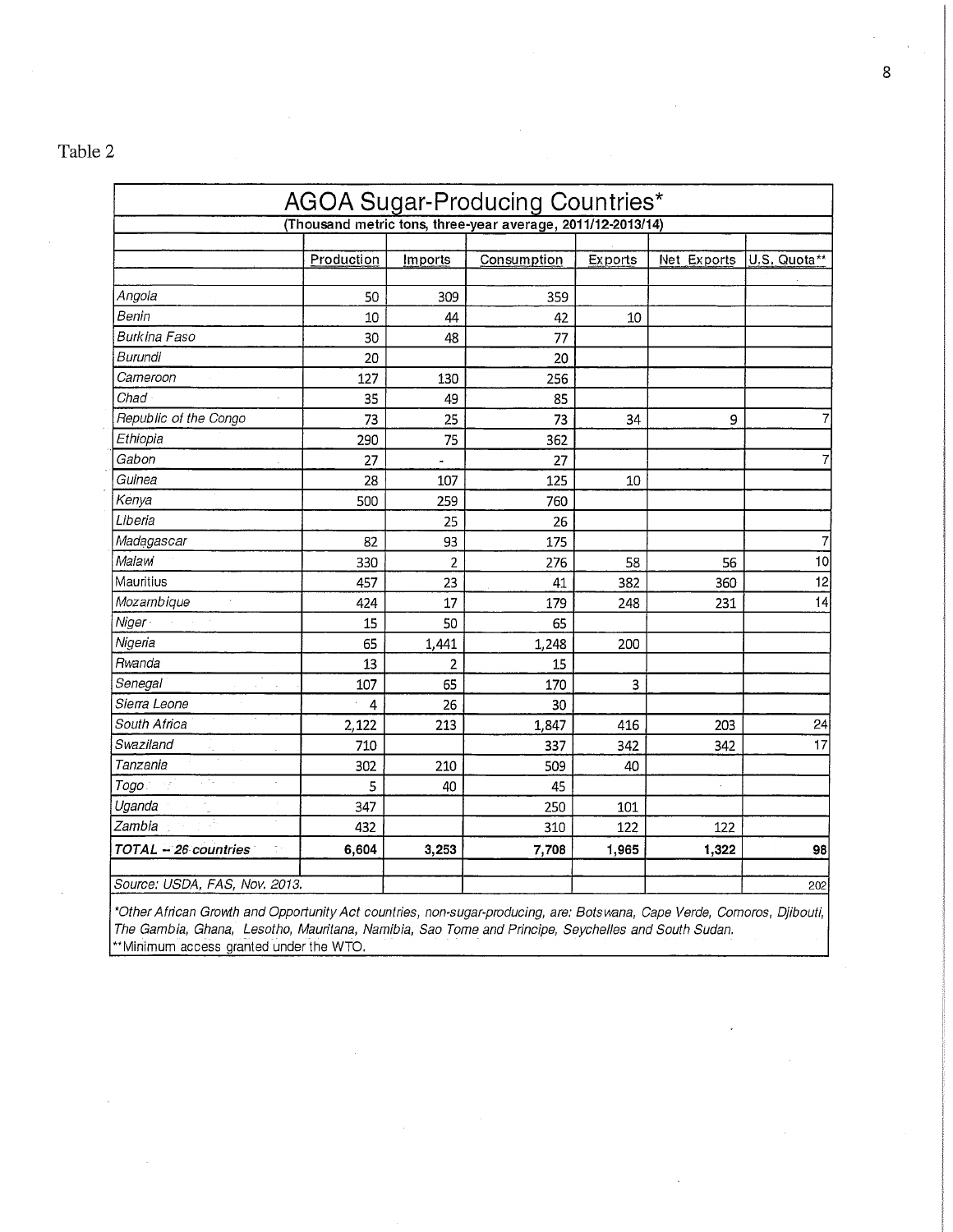



#### Chart 6